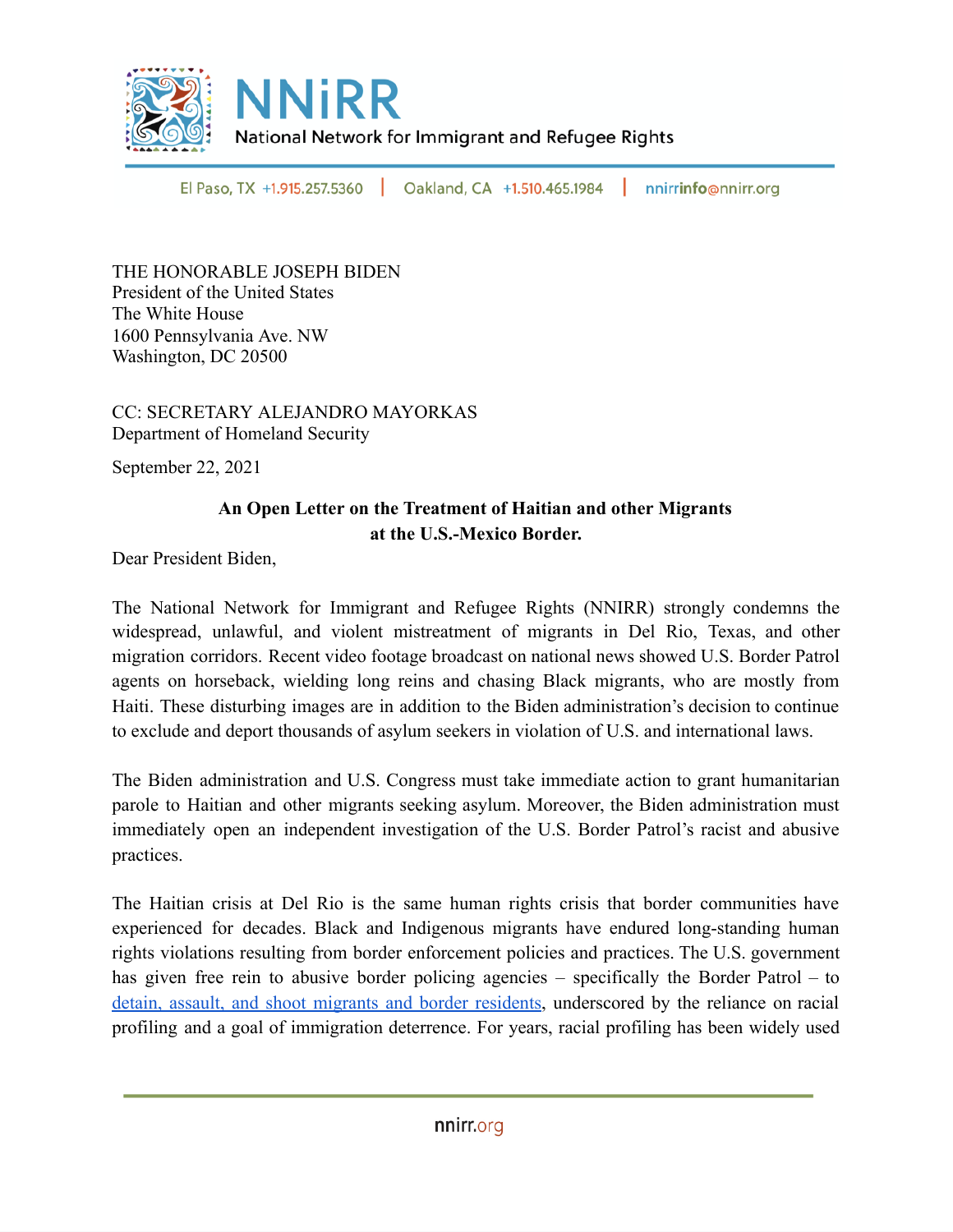to question, detain, stop and frisk people who are "suspicious" – an assault on the dignity and integrity of Black and Brown people residing or migrating at the U.S.-Mexico border.

The immigration deterrence strategy – with its heightened enforcement operations along the Central American/North American migration corridor has dominated U.S. immigration policy for decades. Enhanced following 9/11 twenty years ago, this strategy has fueled deadly consequences for migrants and asylum seekers from Mexico, Central America, and the Caribbean, as well as for African and other migrants who transit through these [corridors](https://imumi.org/attachments/2020/The-Impact-of-Anti-Black-Racism-on-African-Migrants-at-Mexico.pdf). As the barbaric media images have depicted, and further reports have documented, Black and Indigenous migrants [experience](https://www.americanimmigrationcouncil.org/research/legacy-racism-within-us-border-patrol) deeply troubling patterns of violence and vulnerabilities due to racially-charged immigration enforcement policies and practices.

Over decades, the U.S. has heavily invested in the immigration deterrence infrastructure – greatly increasing the number of Border Patrol agents, surveillance technology, and border walls to the detriment of supporting an effective asylum and immigration processing system to facilitate migration needs and flows. These enforcement policies and practices have pushed migrants and asylum seekers into highly dangerous migration routes and more vulnerable situations, directly contributing to an [alarming](https://missingmigrants.iom.int/region/americas) loss of migrant lives.

We urge your Administration to do everything it can to end this humanitarian and human rights crisis. The U.S. must abide by its international human rights commitments, specifically the 1951 Refugee Convention and its protocols, and adhere to pertinent human rights instruments such as the Convention on the Rights of the Child. Earlier this year, U.S. representatives had indicated their support for the UN's Global Compact for Migration – an encouraging mechanism to pursue "safe, orderly and regular migration" while protecting the human rights of all migrants. The United States has the capacity and responsibility to provide a rights-based response to this humanitarian crisis. We urge your Administration to exert its will to uphold its commitments and obligations under international agreements and U.S. laws.

In light of the scale and severity of the situation at the Del Rio and other ports of entry, we call upon the Administration and the U.S. Congress to prioritize the safety and protection of human rights of all migrants and refugees. This includes:

- Stopping all deportations of Haitian migrants and others seeking asylum. Uphold the principle of non-refoulement, and not return them to a country they had fled because of its dangerous, life-threatening conditions.
- Granting immediate humanitarian parole to Haitian asylum-seekers at the border and others seeking refuge, and allowing them to process their asylum claims on the U.S. side of the border.